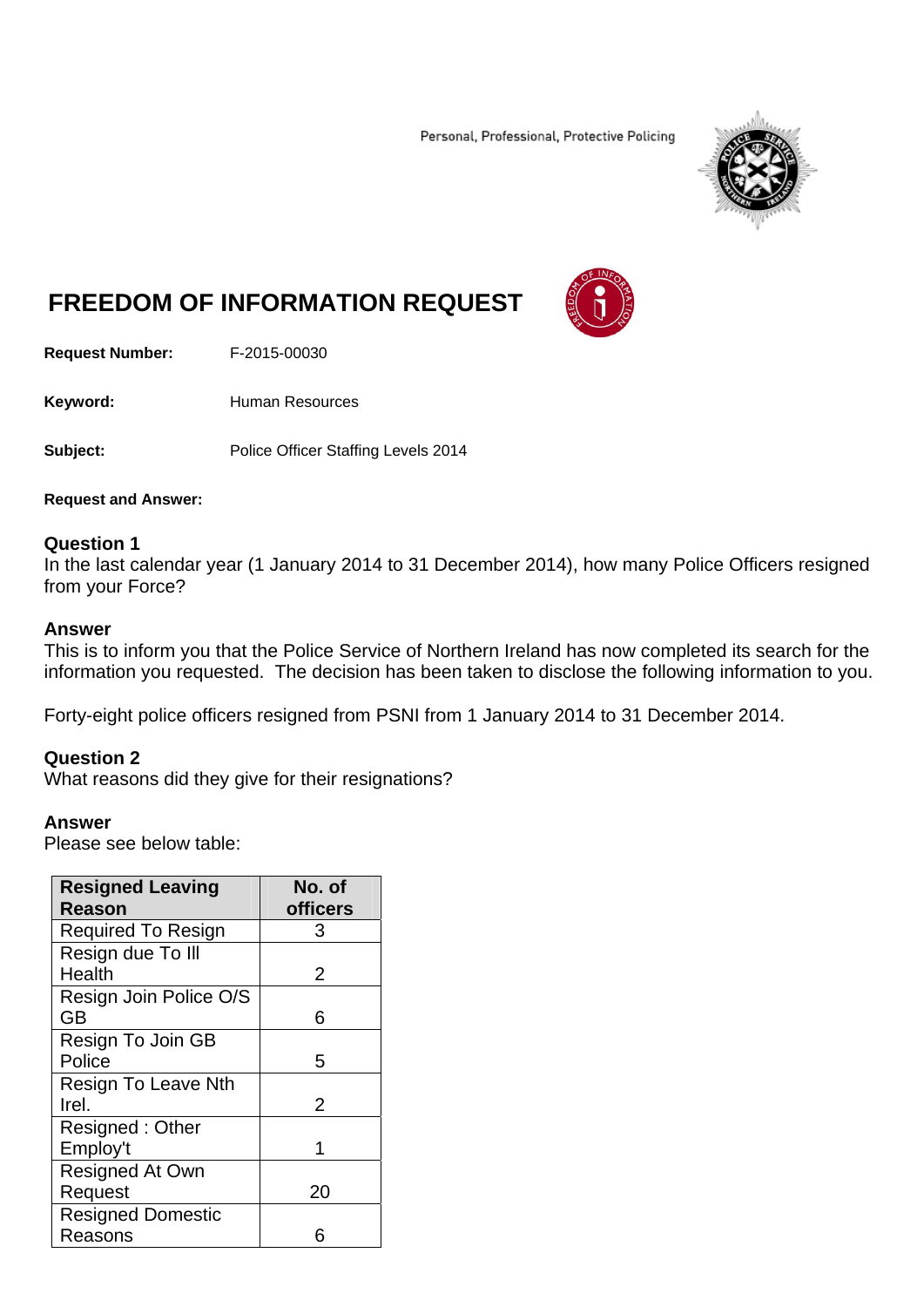| <b>Resigned Personal</b> |    |
|--------------------------|----|
| Reasons                  | 3  |
| <b>Grand Total</b>       | 48 |

## **Question 3**

How many police officers retired from your force?

## **Answer**

Please see table below:

|                       | No. of   |
|-----------------------|----------|
| <b>Leaving Reason</b> | officers |
| <b>Dismissed</b>      |          |
| Medical               |          |
| Retirement            | 35       |
| Resignation           | 48       |
| Retired               | 161      |
| <b>Other Leaving</b>  |          |
| Reason                | 2        |
|                       |          |
| <b>Grand Total</b>    | 250      |

### **Question 4**

How many police officers were forced to retire under Regulation A19?

### **Answer**

There were no police officers forced to retire under Regulation A19.

### **Question 5**

How many police officers were dismissed?

### **Answer**

Please see table at question 3.

### **Question 6**

How many police officers were there in your force area as of 1 January 2015?

### **Answer**

There was 6842 Regular Police Officers in the Police Service of Northern Ireland as of 1 January 2015.

If you have any queries regarding your request or the decision please do not hesitate to contact me on 028 9070 0164. When contacting the Freedom of Information Team, please quote the reference number listed at the beginning of this letter.

If you are dissatisfied in any way with the handling of your request, you have the right to request a review. You should do this as soon as possible or in any case within two months of the date of issue of this letter. In the event that you require a review to be undertaken, you can do so by writing to the Head of Freedom of Information, PSNI Headquarters, and 65 Knock Road, Belfast, BT5 6LE or by emailing foi@psni.pnn.police.uk.

If following an internal review, carried out by an independent decision maker, you were to remain